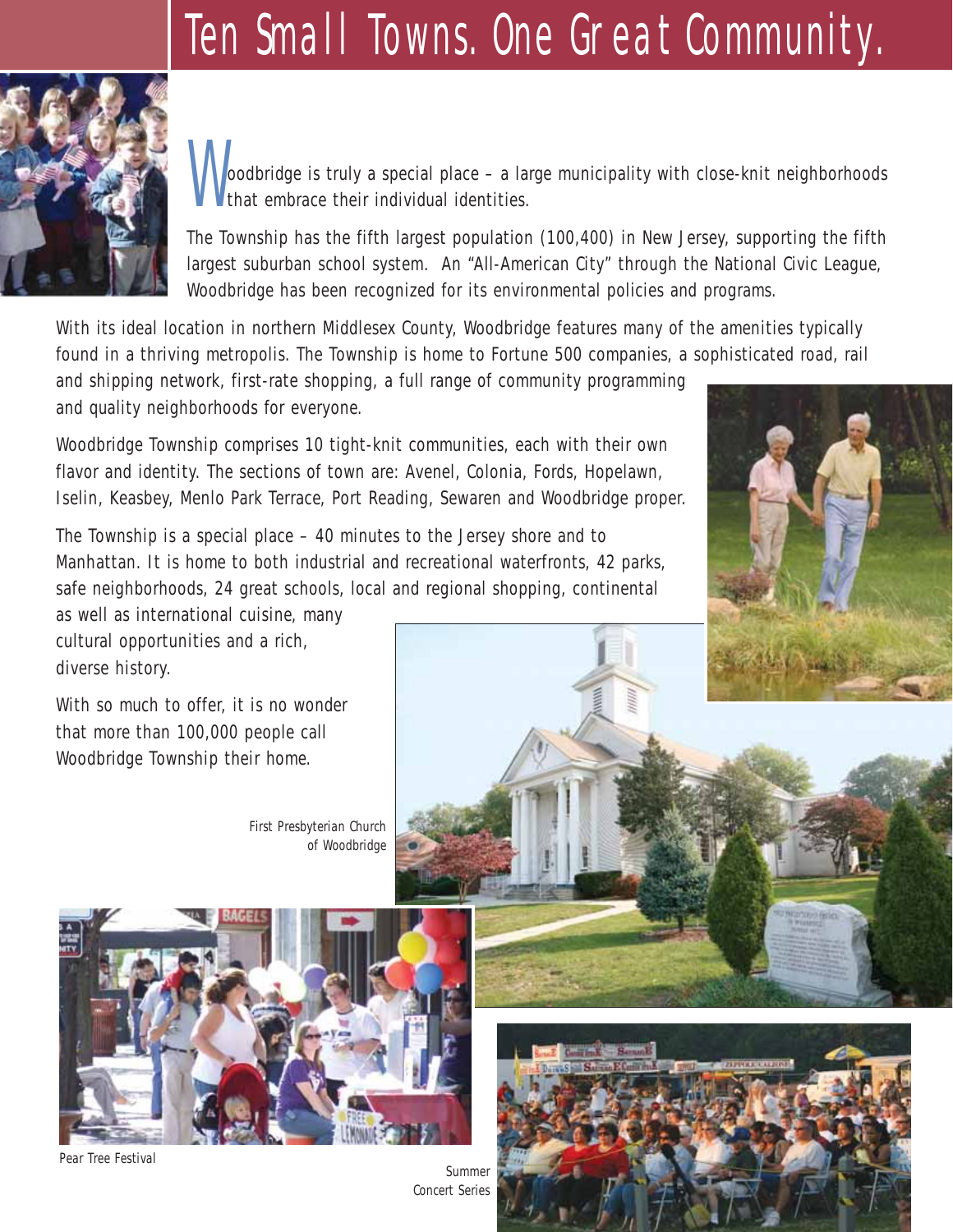# **RESTAURANTS**



hen it comes to dining, Woodbridge has something for everyone.

If you happen to be visiting Woodbridge, or just out looking for a memorable dining experience, the Township offers a "Restaurant Row" on Route 1 south, as well as numerous other eateries, both large and intimate, throughout all 10 communities. In addition, more restau-

rants are planned for Route 1 north within the coming year.

The Township is home to national restaurant chains such as Bonefish Grill, T.G.I Friday's, Ruby Tuesday, Bennigan's, Famous Dave's, Red Lobster, LongHorn Steakhouse and Charlie Brown's Steakhouse. There are

some great local finds as well, including the J.J. Bitting Brewing Company, New Orleans Steak House, Chris Michael's Steakhouse, Jose Tejas and Lounge, and many others.

There are also many ethnic eateries, such as Mie Thai, Yoshi Sushi, Desiree Wok, Il Castello's, Trattoria Venezia, Domenic's, Blue Ginger and Minar Palace. There are also more than 30 Asian-Indian restaurants on Oak Tree Road in Iselin, such as Ashoka, Chowpatty, Taj Mahal, Kohinoor, Rajdhani, Bombay Chaat House, Dosa Express, Udupi, Shalimar, Shezan, Sher-E-Punjab and Moghul.

*Bonefish Grill at Woodbridge Center*



*J.J. Bitting Brewing Company*

*Jose Tejas*

> *Urban Tadka*

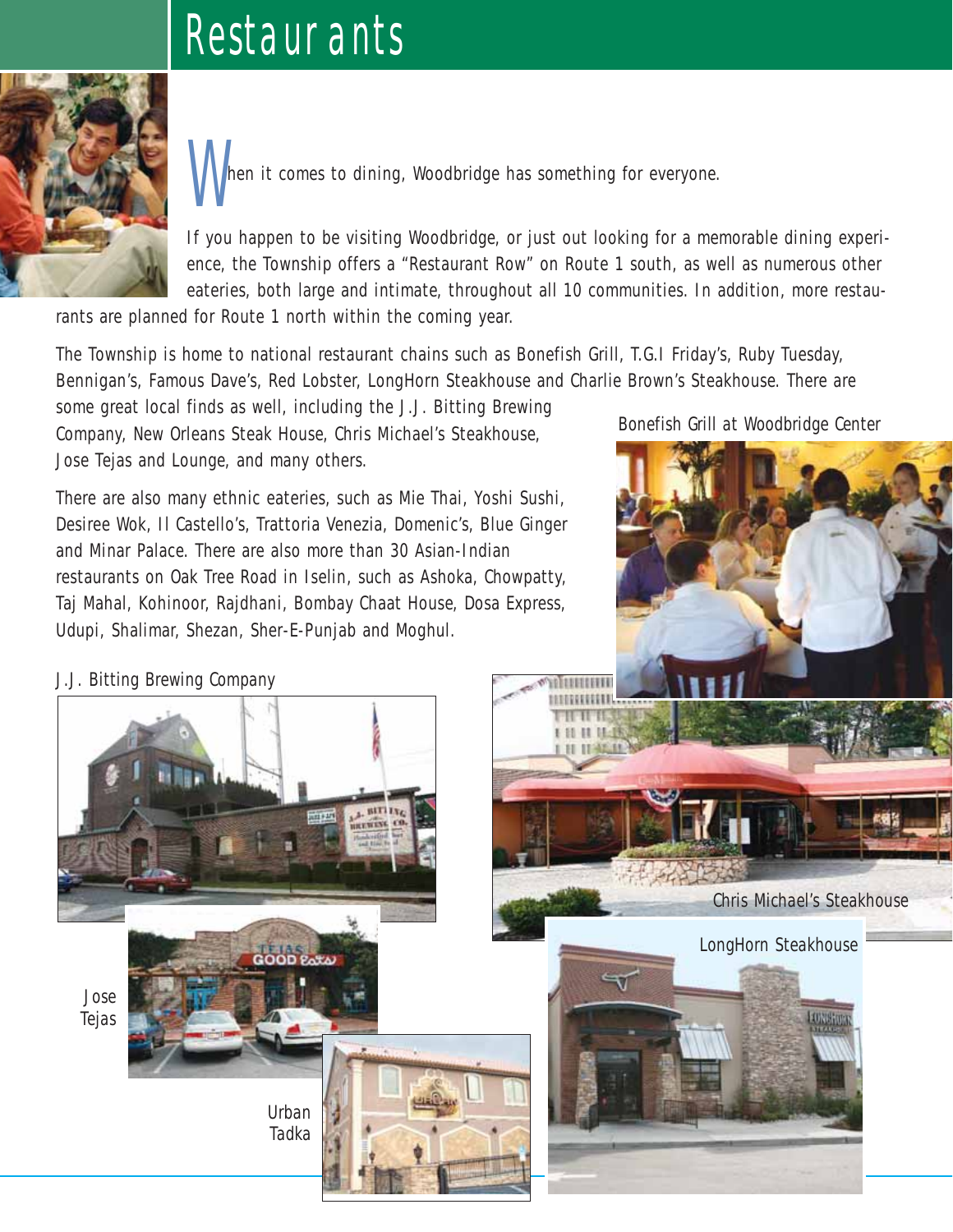#### Transportation



Strategically located between Philadelphia and New York, Woodbridge Township<br>The crossroads of New Jersey. Wherever one is headed, it is easy to get there. trategically located between Philadelphia and New York, Woodbridge Township is truly at

Those traveling by car or bus have easy access to the Garden State Parkway, the New Jersey Turnpike, and Routes 1, 9, 287, 35 and 27. Route 440 also provides a quick connection to New York City via Staten Island. Rail

commuters on Amtrak and New Jersey Transit can easily access the northern points, such as Newark to Manhattan, as well as southern points from Trenton to the Jersey Shore and Philadelphia.  $35$ 

Visitors arriving at Newark Liberty International Airport can reach Woodbridge in less than half an hour via highways or train. There is high speed rail service from MetroPark throughout the day, bringing passengers to Newark Liberty, as well as to Boston and Washington D.C. and BRIDGE destinations in between.



95

U.O. LATION

Taxis/Limos

O Parking

**CHOPAN**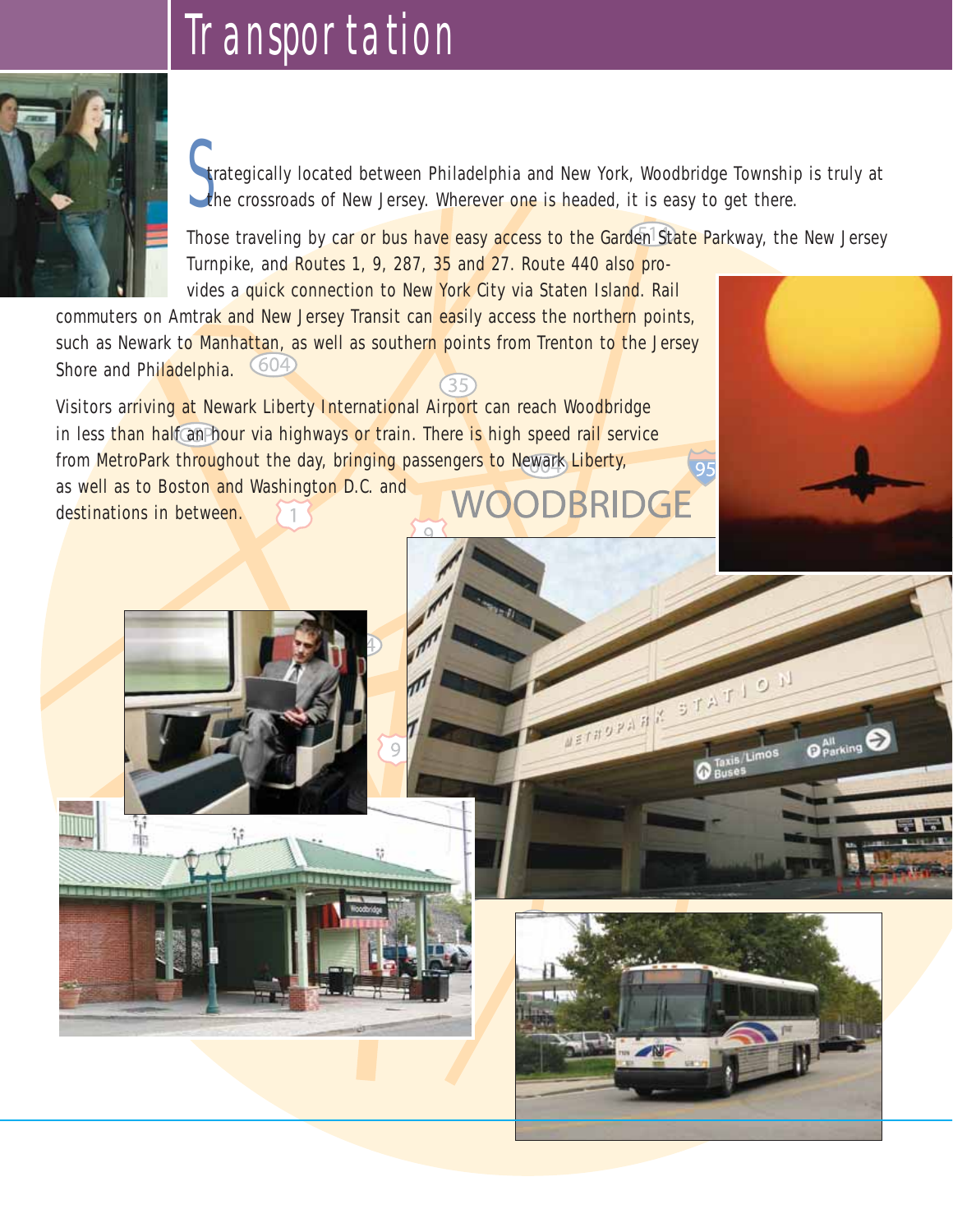# **EDUCATION**



The Woodbridge Public School District is committed to engaging all members of the<br>community in the process of providing a learning environment that fosters independence, he Woodbridge Public School District is committed to engaging all members of the embraces changes and values diversity.

With three high schools, five middle schools, 16 grammar schools and a range of private and parochial schools, excellent educational programs abound throughout Woodbridge. The Matthew Jago Elementary School was recently named a "Star School" by the New Jersey

Department of Education, the highest honor a public school can achieve from the state. Woodbridge graduation levels consistently exceed the state average, and nearly 90 percent of graduates pursue higher education.

To support quality education, school, municipal and business officials established the Woodbridge Township Education Foundation, Inc. This unique partnership integrates the resources of local businesses, the school district and the wider community to administer and raise money to enhance the educational experience in the classroom.

The Township is also home to the Woodbridge campus of the Middlesex County Vocational High School – the oldest vocational training program in the United States.

In addition, Woodbridge offers top-level higher education programs through active satellite campuses of Berkeley College, Centenary College, Georgian Court University and Stevens Institute of Technology. The township is now developing a consolidated facility of satellite campuses to serve the growing need.





**"Berkeley College has been a proud partner of the Woodbridge community since 1982. Our graduates are very well prepared to meet the changing business needs of the Woodbridge-area workforce. We look forward to continuing our support of this growing community."**

> Diane Recinos *Campus Operating Officer, Berkeley College*

图 Berkeley College® **CENTENARY COLLEGE** ENS **GEORGIAN COLNEL INTERNET** Institute of Technology

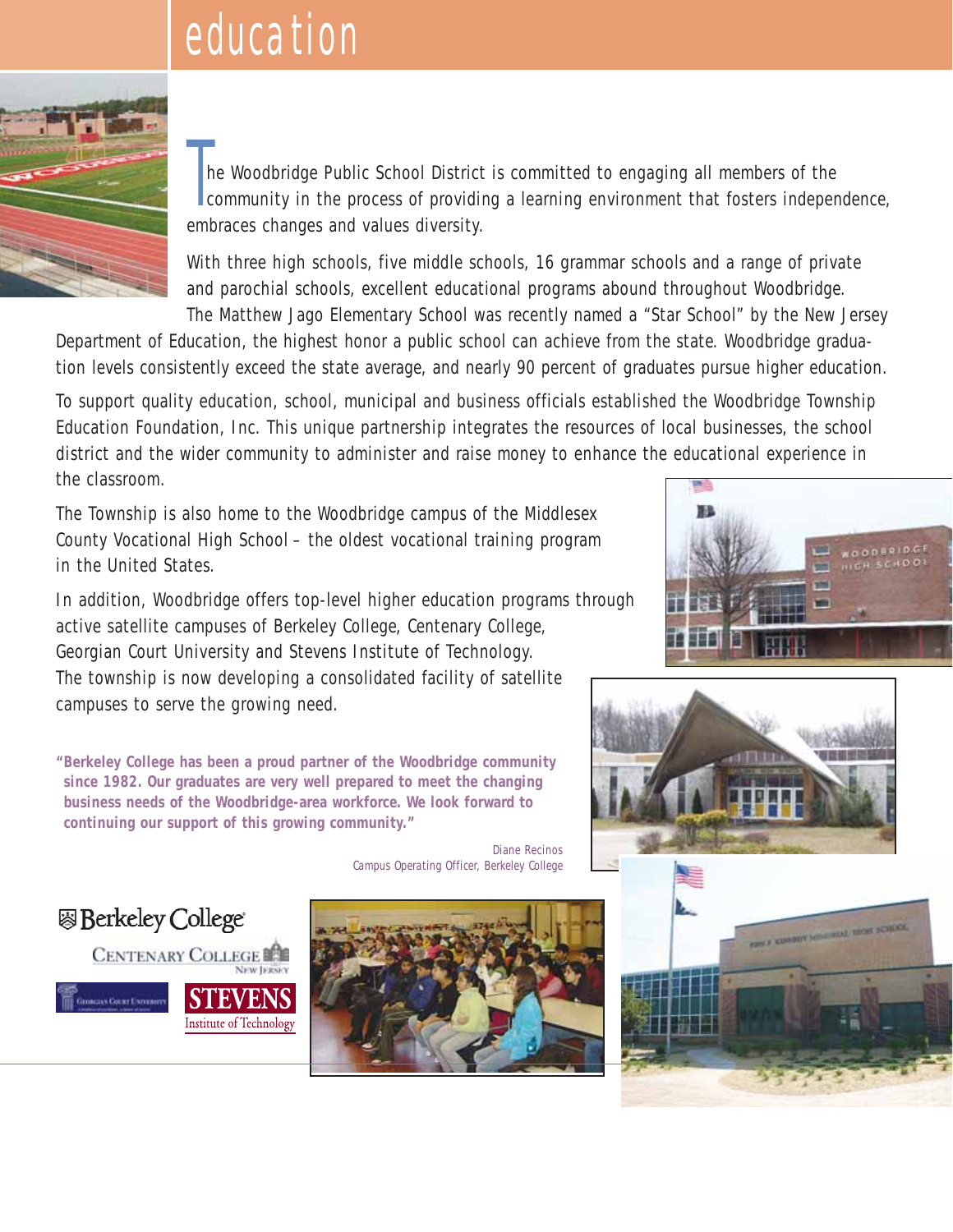# Accommodations



- rom the Woodbridge Hilton to The Sheraton at Woodbridge Place, our premiere hotels feature full convention facilities to serve any business needs with executive suites, conference and banquet rooms, and entertainment facilities. Business meetings often draw speakers from the New Jersey Institute of Technology, Rutgers University and Princeton University – all located just a short drive away.

Hillian Ch

Local hotels also attract many regional tourists, attracted to the close proximity to such popular destinations as Manhattan, the Meadowlands Sports Complex, the Prudential Center and shore attractions.

Woodbridge offers accommodations for all budgets in quality hotels and motels, such as the Comfort Suites and Hampton Inn Hotels & Suites.

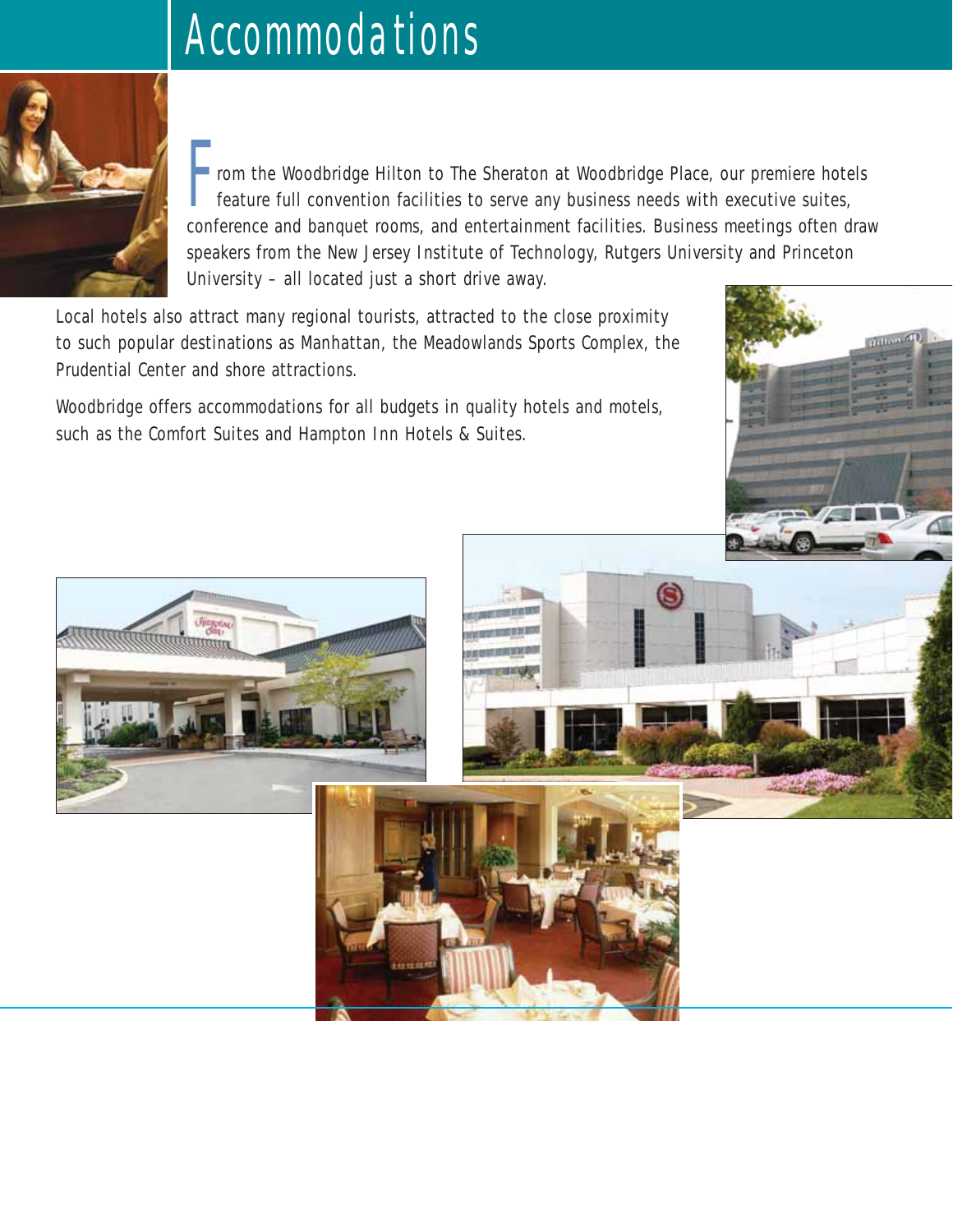

**RECREATION** 

*Merrill Park*

*Sewaren Waterfront Park*



There are a myriad of activities and enter<br>for residents and visitors to Woodbridge. here are a myriad of activities and entertainment opportunities

**Community Center.** This is the focal point of programs and activities for people of all ages. The center offers a full-sized ice skating facility, a roller skating rink, an indoor swimming pool, a gymnasium, an expansive wellness center, a walking track, a computer lab, games and arcades, and meeting rooms.

**Leagues.** More than 8,000 Township children benefit from the work of the Woodbridge Township Youth Recreation Council, which comprises more than 26 leagues throughout town. The recreation council runs dozens of teams in such popular sports as volleyball, football, baseball, softball, basketball, wrestling, street hockey and Buddy Ball, a program for mentally and physically challenged youth.

**Recreation Programs.** The Township offers a full schedule of sports and activities for people of all ages and abilities. Woodbridge is the proud home of the New Jersey Senior Olympics.

Each year, there are plenty of Township-sponsored camps, fishing contests, playground programs and summer outdoor movies, along with the Mayor's Summer Concert Series at Woodbridge High School, county-sponsored band shows at Warren and Williams Parks and an eclectic range of musical events at the Barron Arts Center.

**Culture.** The heart of culture in Woodbridge Township is the Barron Arts Center, which was constructed in 1877 as the first municipal library. The building has been meticulously restored and regularly hosts art

shows, poetry readings, concerts, craft displays and an annual model train show. As part of its commitment to arts and history, the Township is actively pursuing the construction of a new history museum as part of the Downtown Woodbridge revitalization program.

The high schools in town also offer such sports as hockey, volleyball, winter track and swimming, as well as such traditional sports as football, baseball, softball and basketball.



*Jerzey Jazz Girlz at Barron*



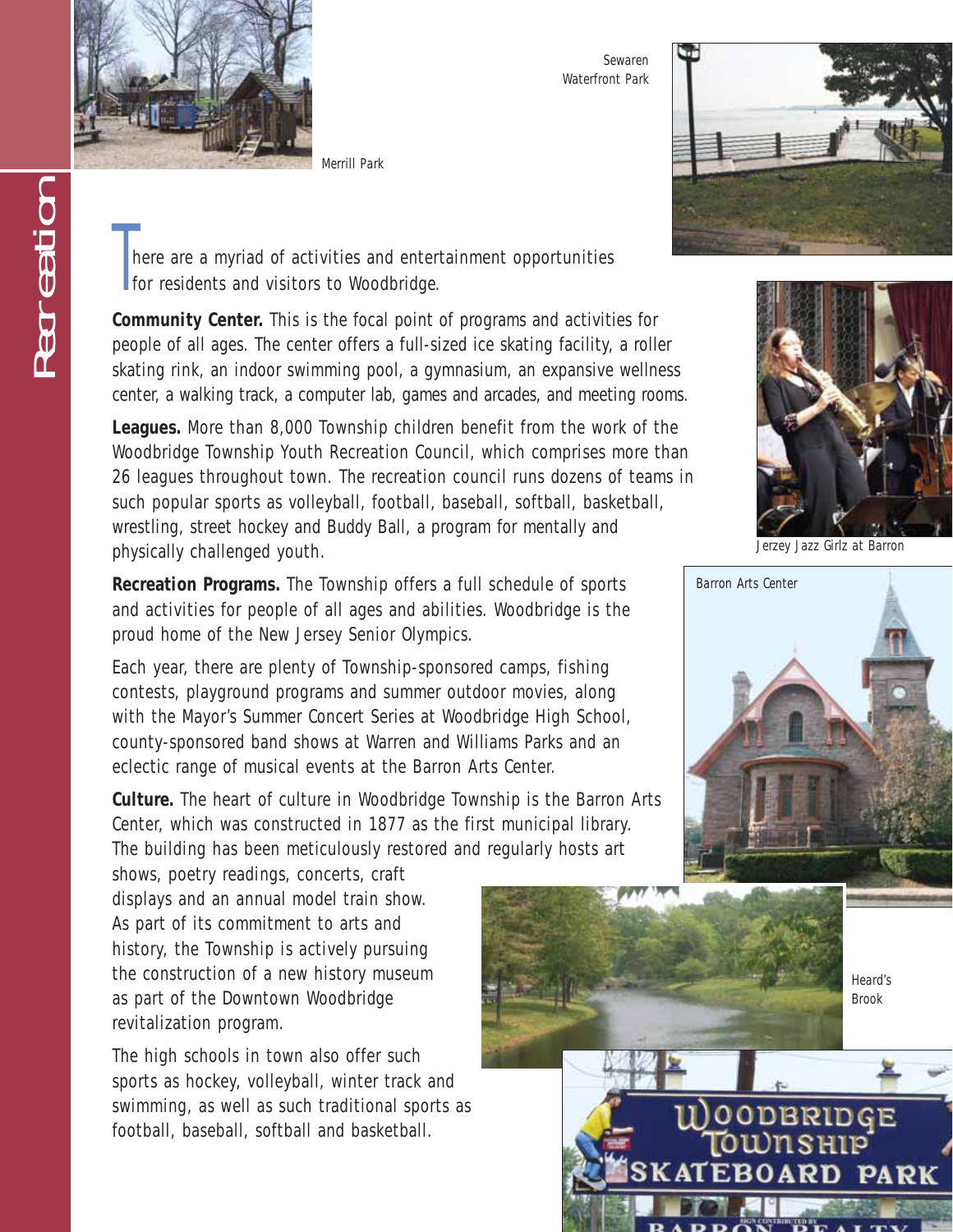

*David T. Wilentz Building*

**"Woodbridge Township is one of the most business-friendly municipalities in the State and was one of the first municipalities to encourage "smart growth" by concentrating development at the intersection of New Jersey's major transportation networks – the Amtrak/New Jersey Transit rail lines, the New Jersey Turnpike and the Garden State Parkway. Mayor John E. McCormac understands the importance of economic development as well as what it takes to compete for and attract corporate tenants."**

> Steven J. Pozycki *Founder & Chairman, SJP Properties*

**E** arly entrepreneurs in Woodbridge were attracted to the fine clay deposits, which spawned a brick-making industry that became the community's industrial base. The Township has evolved over time from blue-collar to white-collar in many sectors. Today, the primary industries are education, health and social services, retail trade, and professional, scientific, administration and environmental management services.

There are many good reasons why Woodbridge attracts businesses, including blue chip companies such as Amerada-Hess, Prudential, and Siemens Corp. Many corporations settle in the business park at MetroPark, taking advantage of the easy commuter access via the train lines and highways.

Other businesses settle in Woodbridge because of its strategic location for distribution. Companies such as FedEx and ProLogis take advantage of the prime waterfront as well as the diverse and expansive road and rail networks that course through Woodbridge. Bayshore Recycling also takes advantage of the Township's location for its "Eco-Park," an extensive operation that recycles road construction and other debris.

To encourage business, the Township incorporated the Woodbridge Economic Development Corporation (WEDCO) in March 1992. The agency aggressively works to attract new business opportunities to Woodbridge, as well as to help existing businesses grow and prosper.

Since 1992, WEDCO has been directly responsible for corporate relocations and/or plant

expansions that have resulted in the creation of more than 6,000 jobs. WEDCO has targeted redevelopment efforts on the 800 acres of waterfront in Port Reading and Sewaren, while providing studies and reports that fostered substantial investment Township-wide.



*Hess Building*

*Englehard Building*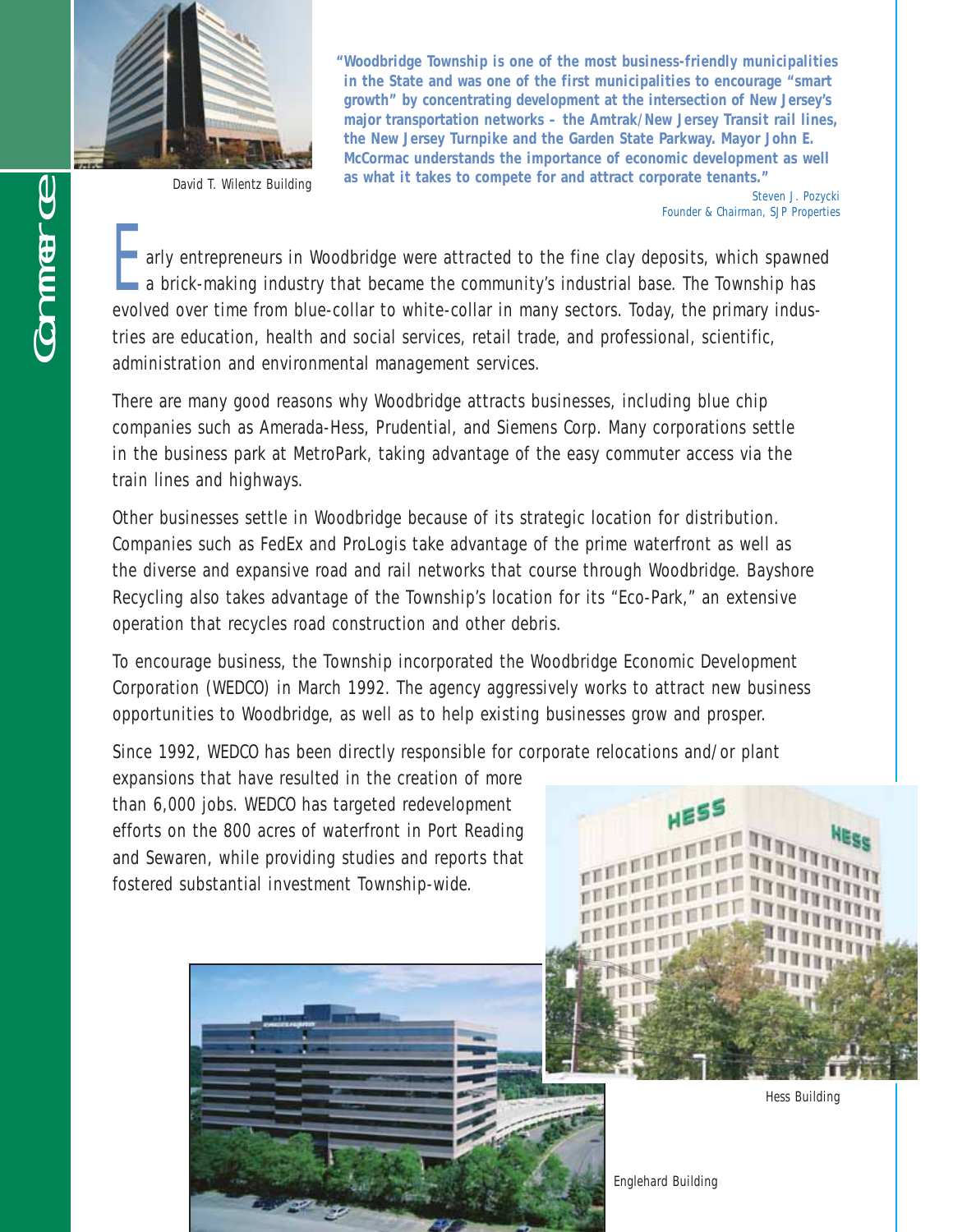

**"Located in the center of the state's principal commercial and industrial corridor, Woodbridge Township has developed a reputation as one of the most progressive communities in the region. That's why many of Cushman & Wakefield's major clients have a significant presence in Woodbridge. Cushman & Wakefield is committed to supporting the citizens of Woodbridge in their pursuit of sustainable economic growth and prosperity."**

> Gil Medina *Executive Managing Director Cushman & Wakefield, New Jersey*

T he locations of Port Reading and Sewaren along the Arthur Kill and Keasbey along the Raritan River have been invaluable assets for the growth and prosperity of Woodbridge Township. This vital access has encouraged responsible industrial development and waterfront recreation for our residents.

The value of the waterway is evident. ProLogis, one of the premier developers of warehouses is turning Port Reading into a major commercial waterway hub. ProLogis has built warehousing for Bed Bath & Beyond and will be constructing a total of eight major warehouses in that section of town.







*Bayshore Recycling*

*Prologis Warehouse, Regional Distribution Center for Bed, Bath & Beyond*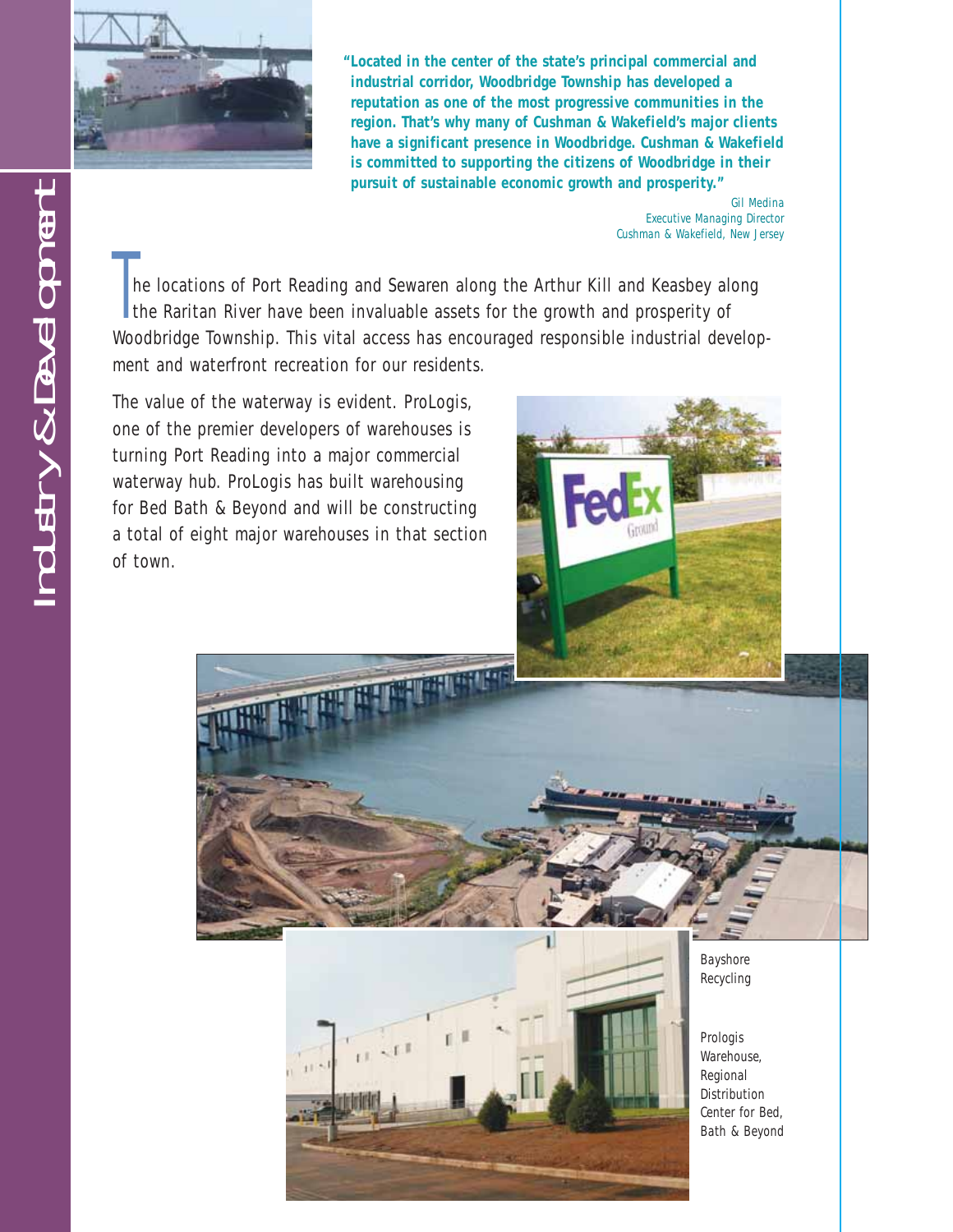

**"We look at Woodbridge Township as a true partner in our success... Each of our many expansions and capital improvements have been addressed professionally and promptly with support and guidance from Woodbridge Township, ultimately helping us determine how to achieve our goals in the most productive and expeditious manner. We truly feel a sense of partnership here and that's fertile ground for continued success and growth."**

> Amy Bellisano, *Sr. General Manager Woodbridge Center Property, LLC*

 $\blacksquare$  very day, thousands of shoppers travel along easily-accessible highways to take advantage of a wide variety of shopping opportunities. Woodbridge is especially proud to be home to one of the East Coast's largest malls, Woodbridge Center. Boasting more than 1.5 million square feet of retail space, anchor stores such as Sears, Fortunoff, Dick's Sporting Goods, J. C. Penney,

Lord & Taylor, and Macy's attract shoppers from throughout the region to Woodbridge.

In addition, there are a variety of national and local retailers along major highways traversing the Township, as well as the convenience of shopping in traditional downtowns.

Woodbridge is also home to such popular national retailers as Wegmans Food Market,

The Great Indoors, Lowe's Home Improvement and Home Depot. The Township is regarded throughout the region as a prime shopping destination, due in large part to its businessfriendly policies.